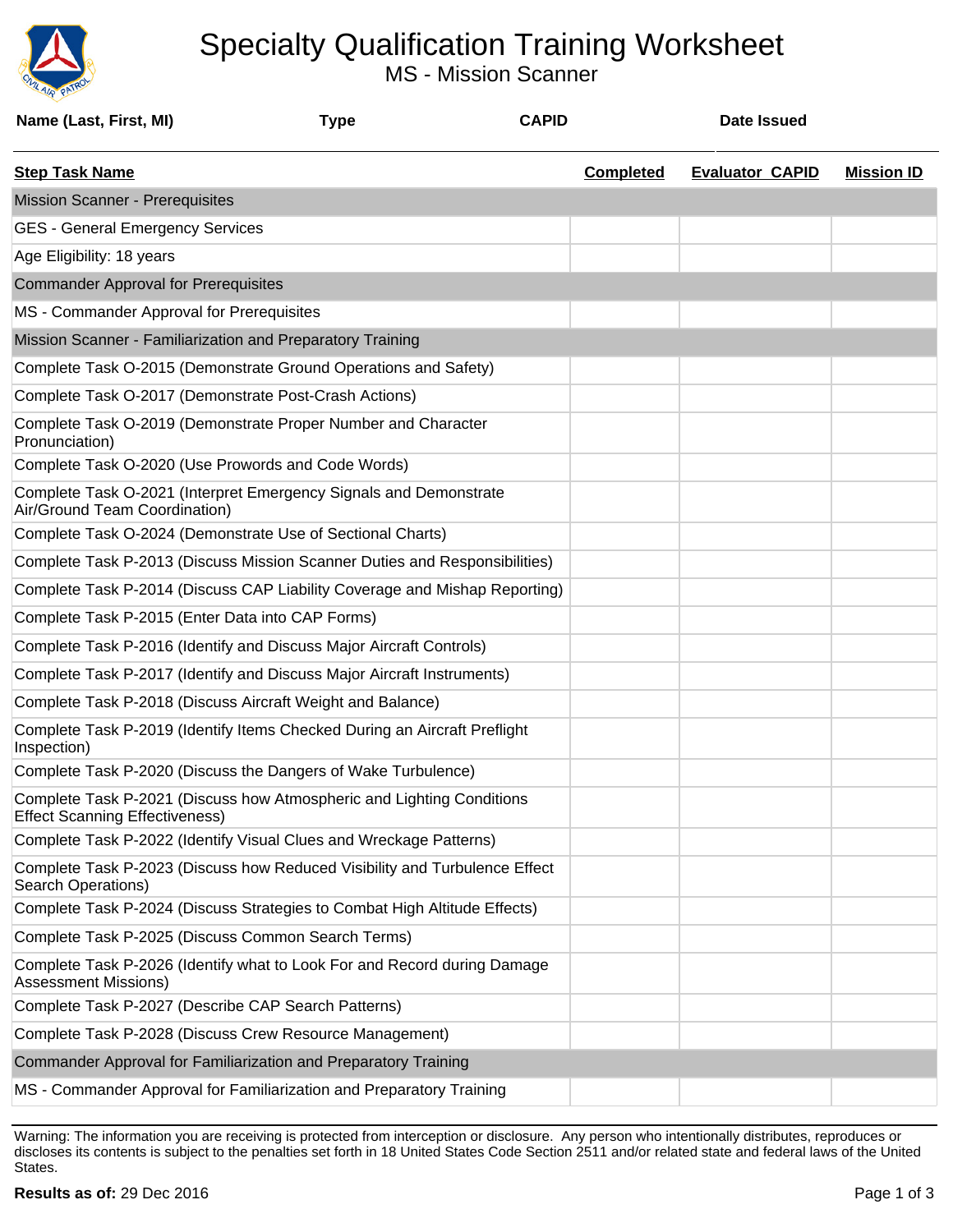

## Specialty Qualification Training Worksheet

MS - Mission Scanner

| <b>Type</b> | <b>CAPID</b>                                                                                                                                                                                                                                                              |                                                                                                                                                                                                                                                                                                                                                                                                                                                          | Date Issued            |                   |
|-------------|---------------------------------------------------------------------------------------------------------------------------------------------------------------------------------------------------------------------------------------------------------------------------|----------------------------------------------------------------------------------------------------------------------------------------------------------------------------------------------------------------------------------------------------------------------------------------------------------------------------------------------------------------------------------------------------------------------------------------------------------|------------------------|-------------------|
|             |                                                                                                                                                                                                                                                                           | <b>Completed</b>                                                                                                                                                                                                                                                                                                                                                                                                                                         | <b>Evaluator CAPID</b> | <b>Mission ID</b> |
|             |                                                                                                                                                                                                                                                                           |                                                                                                                                                                                                                                                                                                                                                                                                                                                          |                        |                   |
|             |                                                                                                                                                                                                                                                                           |                                                                                                                                                                                                                                                                                                                                                                                                                                                          |                        |                   |
|             |                                                                                                                                                                                                                                                                           |                                                                                                                                                                                                                                                                                                                                                                                                                                                          |                        |                   |
|             |                                                                                                                                                                                                                                                                           |                                                                                                                                                                                                                                                                                                                                                                                                                                                          |                        |                   |
|             |                                                                                                                                                                                                                                                                           |                                                                                                                                                                                                                                                                                                                                                                                                                                                          |                        |                   |
|             |                                                                                                                                                                                                                                                                           |                                                                                                                                                                                                                                                                                                                                                                                                                                                          |                        |                   |
|             |                                                                                                                                                                                                                                                                           |                                                                                                                                                                                                                                                                                                                                                                                                                                                          |                        |                   |
|             |                                                                                                                                                                                                                                                                           |                                                                                                                                                                                                                                                                                                                                                                                                                                                          |                        |                   |
|             |                                                                                                                                                                                                                                                                           |                                                                                                                                                                                                                                                                                                                                                                                                                                                          |                        |                   |
|             |                                                                                                                                                                                                                                                                           |                                                                                                                                                                                                                                                                                                                                                                                                                                                          |                        |                   |
|             |                                                                                                                                                                                                                                                                           |                                                                                                                                                                                                                                                                                                                                                                                                                                                          |                        |                   |
|             |                                                                                                                                                                                                                                                                           |                                                                                                                                                                                                                                                                                                                                                                                                                                                          |                        |                   |
|             |                                                                                                                                                                                                                                                                           |                                                                                                                                                                                                                                                                                                                                                                                                                                                          |                        |                   |
|             |                                                                                                                                                                                                                                                                           |                                                                                                                                                                                                                                                                                                                                                                                                                                                          |                        |                   |
|             |                                                                                                                                                                                                                                                                           |                                                                                                                                                                                                                                                                                                                                                                                                                                                          |                        |                   |
|             |                                                                                                                                                                                                                                                                           |                                                                                                                                                                                                                                                                                                                                                                                                                                                          |                        |                   |
|             |                                                                                                                                                                                                                                                                           |                                                                                                                                                                                                                                                                                                                                                                                                                                                          |                        |                   |
|             | Complete Task O-2016 (Demonstrate Safety While Taxiing)<br>Complete Task P-0101 Demonstrate the ability to keep a log<br>Mission Scanner - Exercise Participation<br>Mission Scanner - Continuing Education Examination<br>CAPT 117 ES Continuing Education Exam - Part 2 | Complete Task O-0204 (Locate a point on a map using Latitude and Longitude)<br>Complete Task O-0205 (Locate a point on a map using the CAP Grid System)<br>Complete Task O-2018 (Operate the Aircraft Communications Equipment)<br>Complete Task O-2022 (Demonstrate Scanning Patterns and Locate Targets)<br>Complete Task O-2023 (Demonstrate Techniques to Reduce Fatigue)<br>Complete Task O-2025 (Track and Record Position on Sectionals and Maps) |                        |                   |

Warning: The information you are receiving is protected from interception or disclosure. Any person who intentionally distributes, reproduces or discloses its contents is subject to the penalties set forth in 18 United States Code Section 2511 and/or related state and federal laws of the United States.